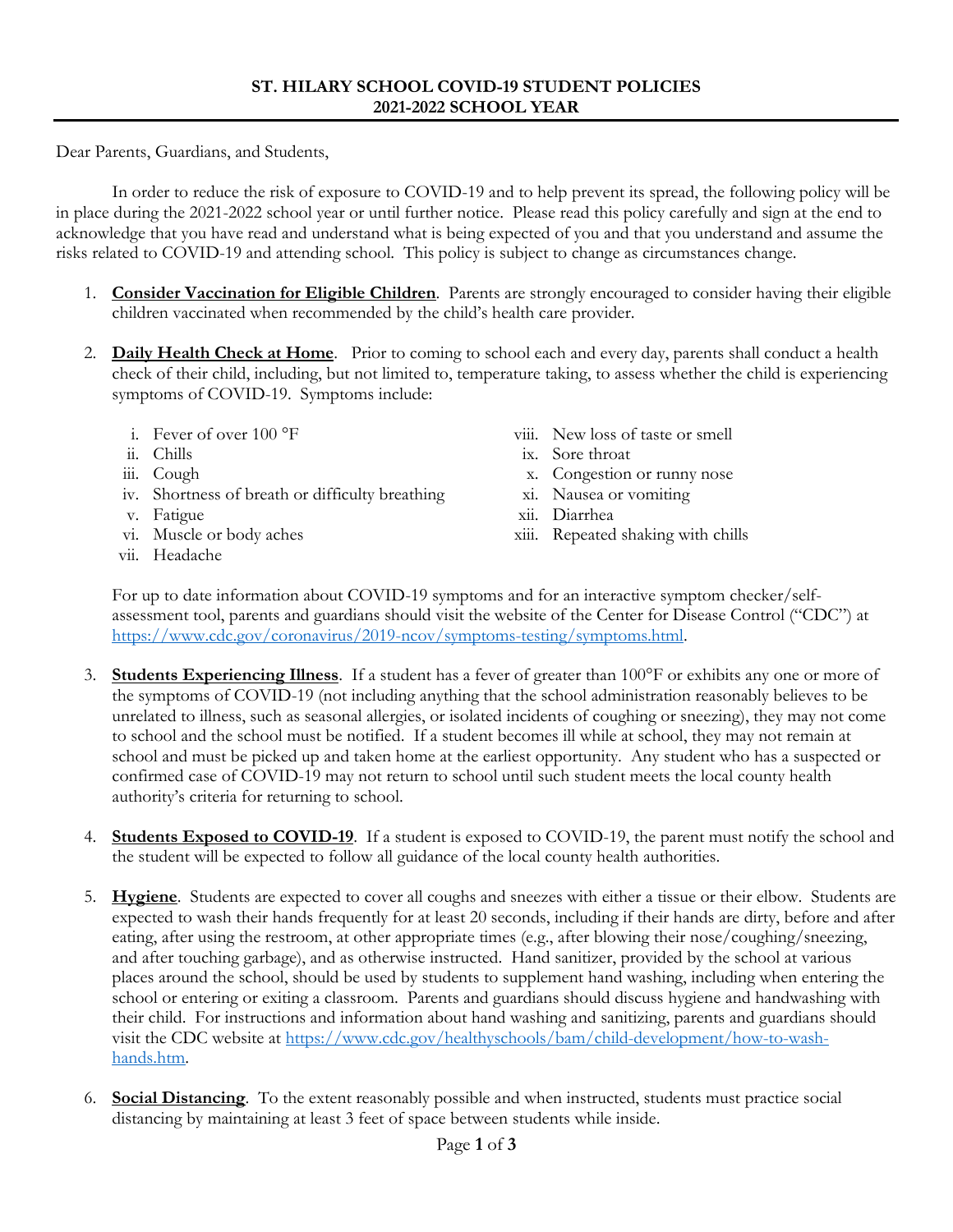7. **Face Masks and Coverings**. While students are not required to wear face masks or coverings, face masks or coverings are strongly encouraged by the Ohio Department of Health for children older than 2 years old while indoor at school or at crowded outdoor settings, except for individuals who cannot safely wear a mask. To be effective, face masks should cover the nose, mouth, and chin of the student and should be made of cloth. **Please note that the decision to mask or not is a decision of the student's parent or guardian. You understand and agree that the school cannot guarantee and shall not be responsible for ensuring that a student complies with any masking or face covering instructions of his or her parent or guardian**.

## **COVID-19 POLICY ACKNOWLEDGEMENT AND ASSUMPTION OF RISK**

We, the undersigned parent(s) and student(s), acknowledge and agree that, as a student/students at St. Hilary School ("School") and as parent(s) of that student, entering the school or being on the School's premises, having personal contact with teachers, classmates, and other School staff, involves a certain degree of risk, namely of parent(s) and/or student acquiring a communicable disease, including COVID-19, and then potentially passing it on to others, including family members. Due to the highly contagious nature of COVID-19, the characteristics of the virus, and the close proximity of students, teachers, and staff, there is an elevated risk of student contracting the disease simply by being in the building, on the premises, or at any School function. The same is true for parent(s) of a student at the School.

By signing below, we acknowledge and agree that after carefully considering the risks involved, and having the opportunity to discuss these risks with any healthcare professional(s) of our choosing, we voluntarily and willingly accept those risks and acknowledge that returning to in-person classes and other in-person School functions at the School is the choice of each family, including ours. If student or parent(s) who visit the School have underlying health concerns which may place them at greater risk of contracting any communicable disease, including COVID-19, we acknowledge and agree that we will consult with a health care professional before student or parent(s) return to the School, attend any School function, or visit the School. Moreover, we acknowledge that while adherence to safety and precautionary measures outlined in this policy may reduce possible exposure to and risk of contracting a communicable disease, the possibility of contracting a disease, including those that could cause serious illness and death, remains despite all efforts to reduce that risk. We do hereby accept and assume sole responsibility for any illness acquired by student or parent(s) while at the School or any School function, including possible infection with COVID-19.

We further acknowledge, understand, and agree that we have obligations to the School, its faculty, students, and others to take certain precautions and make certain disclosures to prevent the spread of communicable diseases such as COVID-19. Specifically, we agree to comply with this policy and all other School rules and requirements relating to communicable diseases such as COVID-19, including rules relating to whether or under what circumstances students, parents, and family members may come to the School or attend School events.

| Parent Signature: Management Signature:                                                                                                                                                                                        |
|--------------------------------------------------------------------------------------------------------------------------------------------------------------------------------------------------------------------------------|
|                                                                                                                                                                                                                                |
|                                                                                                                                                                                                                                |
| Parent Name: Name:                                                                                                                                                                                                             |
| Parent Signature: Management Signature:                                                                                                                                                                                        |
|                                                                                                                                                                                                                                |
|                                                                                                                                                                                                                                |
| Student Name: Manner Communication of the Manner Communication of the Manner Communication of the Manner Communication of the Manner Communication of the Manner Communication of the Manner Communication of the Manner Commu |
|                                                                                                                                                                                                                                |
|                                                                                                                                                                                                                                |
|                                                                                                                                                                                                                                |